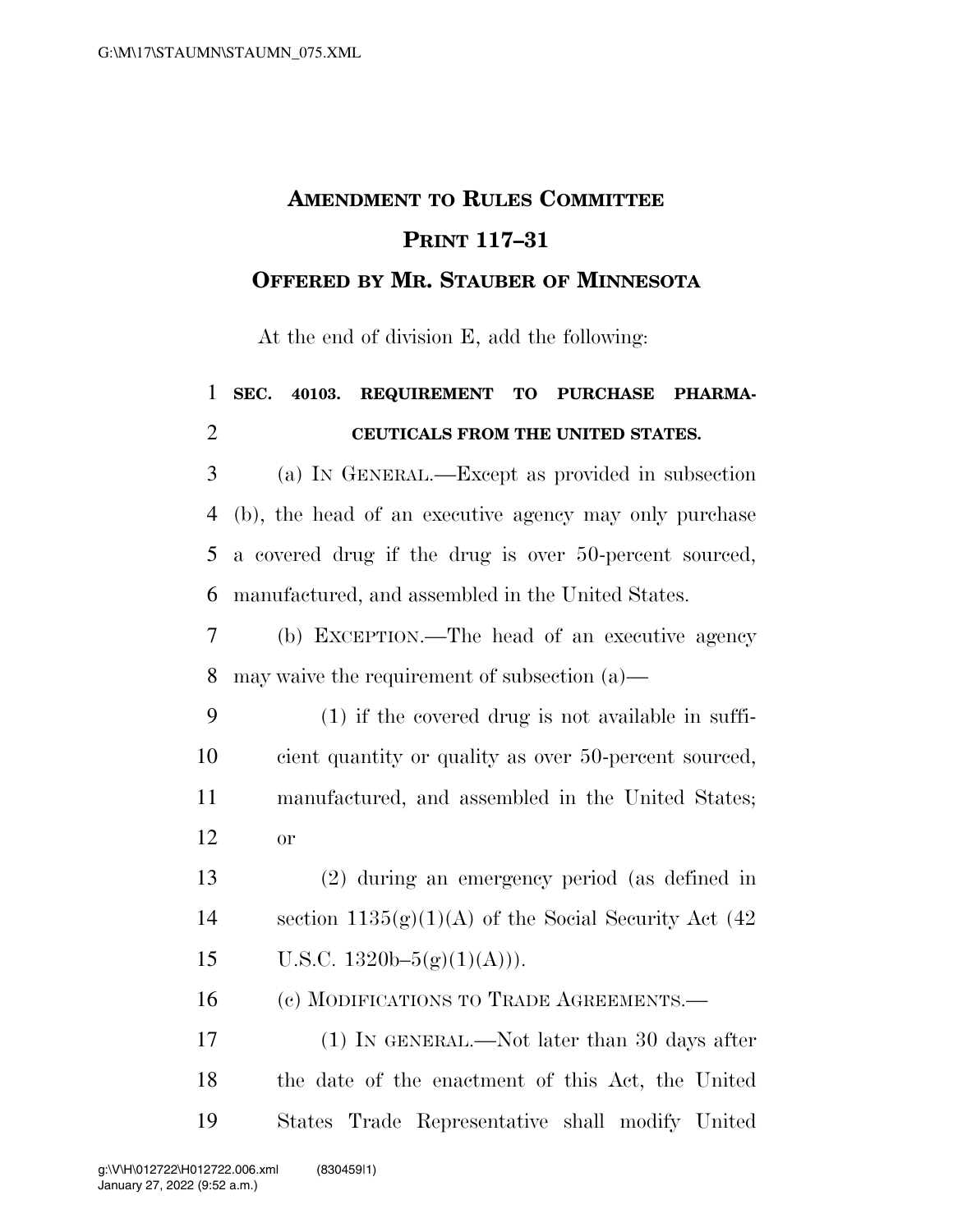$\mathfrak{D}$ 

 States product coverage under all free trade agree- ments and the World Trade Organization Agreement on Government Procurement to exclude coverage of essential medicines and medical countermeasures.

 (2) MODIFICATION OF WAIVERS.—Subsequent to the modifications made under paragraph (1), the United States Trade Representative shall make any necessary corresponding modifications of existing waivers under section 301 of the Trade Agreements Act of 1979 (19 U.S.C. 2511).

 (3) NOTIFICATION TO THE PRESIDENT.—Sub- sequent to the modifications made under paragraphs (1) or (2), the United States Trade Representative shall notify the Director of the Office of Manage-ment and Budget.

(d) DEFINITIONS.—In this section:

 (1) COVERED DRUG.—The term ''covered drug'' means a drug (including the active pharmaceutical ingredients thereof) marketed in the United States pursuant to an approval or licensure under sub- section (c) or (j) of section 505 of the Federal Food, Drug, and Cosmetic Act (21 U.S.C. 355) or under subsection (a) or (k) of section 351 of the Public Health Service Act (42 U.S.C. 262).